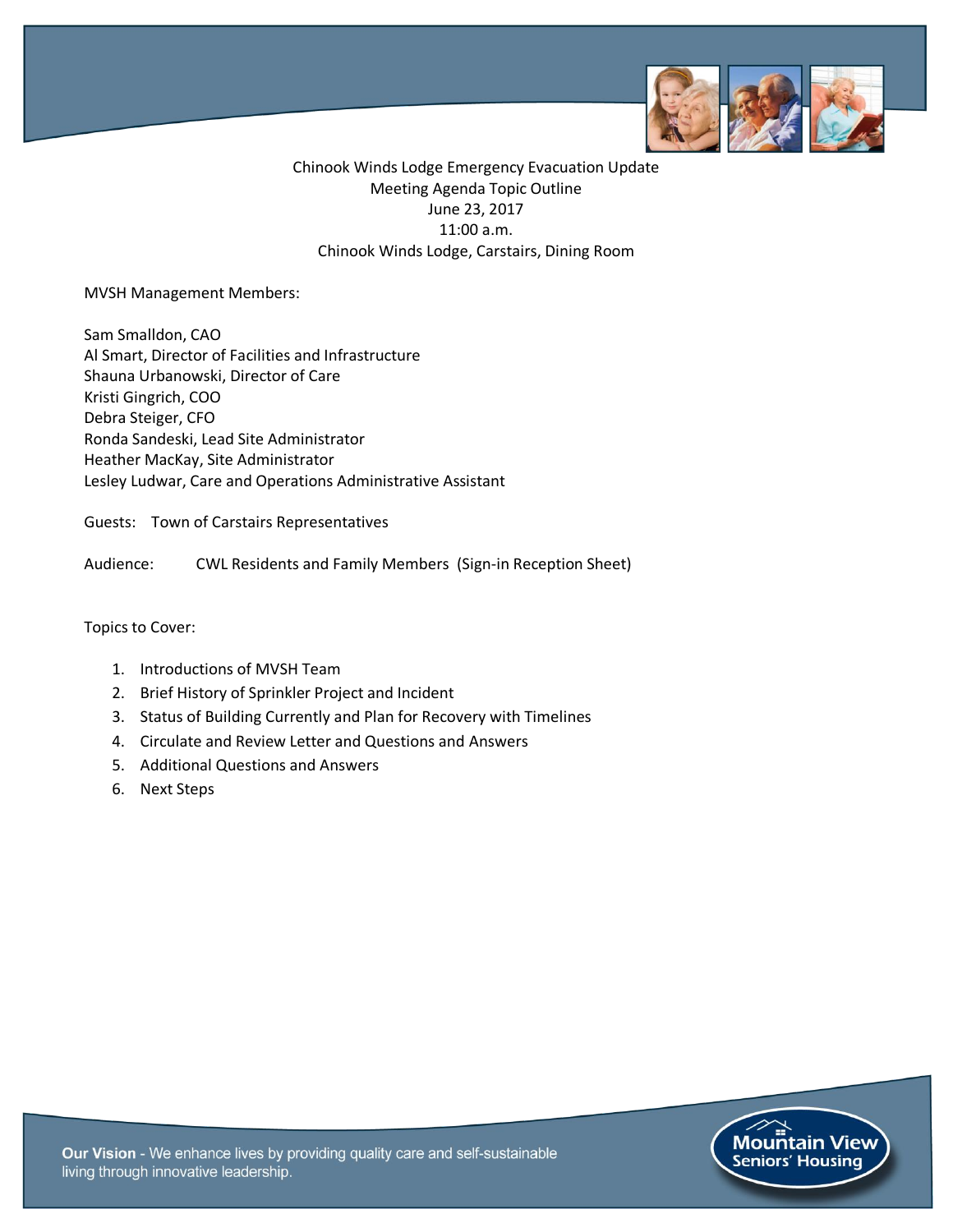

**Mountain View Seniors' Housing**

#301, 6501 - 51st Street Olds, Alberta T4H 1Y6 Phone: 403-556-2957 Fax: 587-796-0773

 *www.mvsh.ca*

June 23, 2017

RE: Chinook Winds Lodge Emergency Evacuation Update

Dear Chinook Winds Lodge Residents and Family Members,

As you are aware, the Chinook Winds Lodge has been part of a Sprinkler Installation project for the past several months, as a Risk Management Project under the Project Management of the Province of Alberta. On the evening of Monday, June 19, 2017 a plumbing incident involving the contractor on site took place resulting in extensive flooding of the Chinook Winds Lodge basement and the emergency evacuation of the site due to the power, water, gas, and phone and nurse call systems having been severely damaged and service disrupted.

We would like to thank you all for your prompt response on the night of the evacuation and for your cooperation in leaving your home and caring for your loved ones.

Facilities management and key site staff have been onsite and in extensive contact with the Province, contractors, insurance adjusters and remediation and restoration efforts have already commenced. Initial assessments indicate that the estimated time frame for return to regular operations and the safe and full return of the residents to the Chinook Winds site is estimated to be September 1, 2017.

The site and residents rooms are secured and staff members and security will be on site 24 hours, seven days a week during this temporary period of repair. Should you require access to your room contents and personal items, we are happy to allow access from the hours of 8 a.m. until 8 p.m. We would ask that you take any valuables with you at this time and clear out any perishable items from your suite fridge and cupboards. Staff will be completing extensive cleaning of suites and common areas during this time as well as acting as security and access providers.

The building will have temporary water and power by the end of this week, however, these temporary measures are not enough to safely and securely provide services and accommodation to our seniors. We will continue to provide you with status updates through written communication as new information becomes available and you may contact us at any time should you have any questions or require additional information or clarification.

MVSH takes the housing, care, safety and service to our residents very seriously and this situation is unfortunate. We have attached a list of some questions and answers that we have collected to date for your review and will be available for supports to each of you as you determine the best plan for accommodations for you or your loved ones during this temporary disruption to Chinook Winds Lodge, Carstairs. Should you have any further questions, please feel free to contact me at 403-556-2957 ext 720.

Sincerely,

Kristi Gingrich Chief Operating Officer

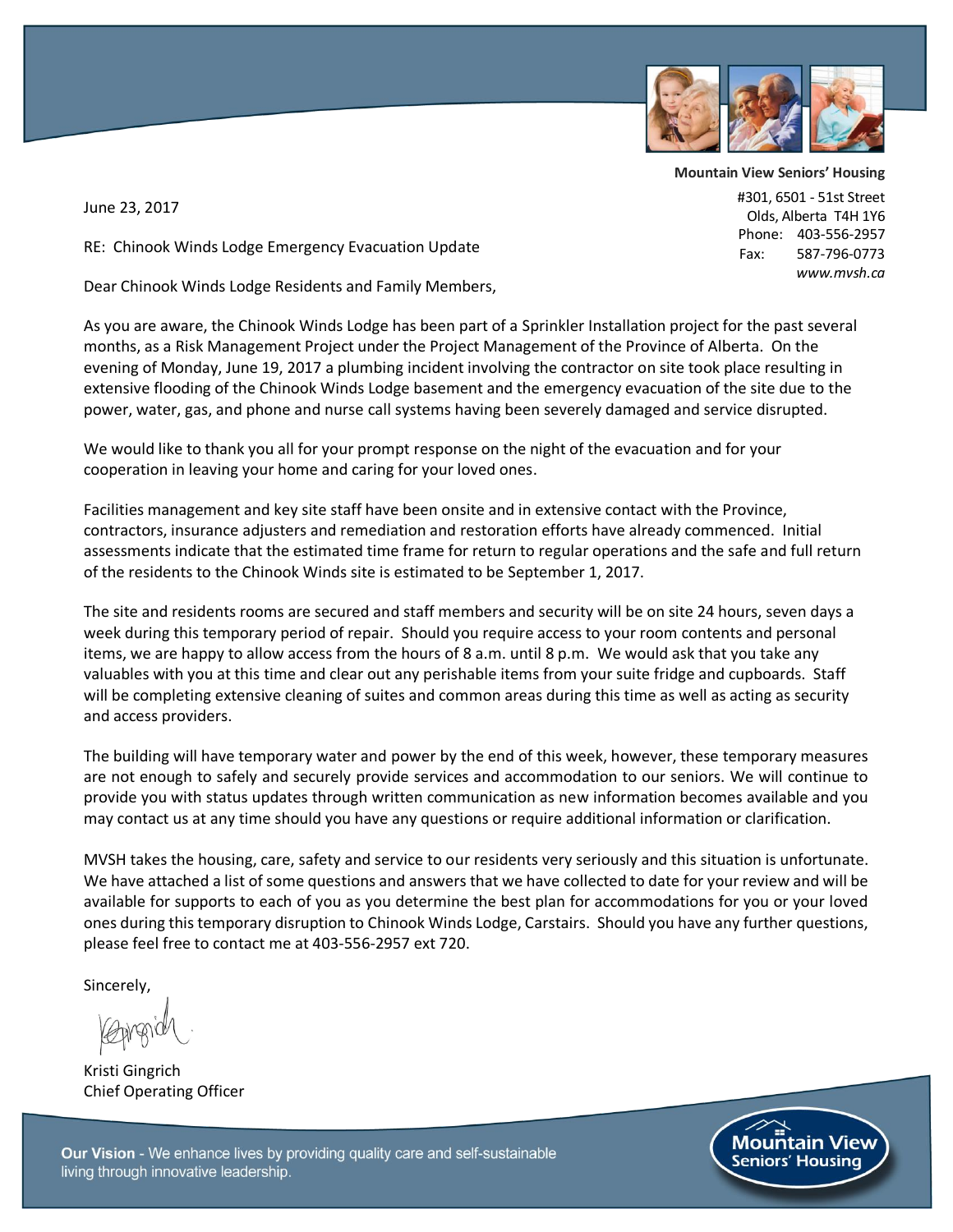Chinook Winds Lodge Emergency Evacuation -- Questions and Answers

June 23, 2017

## **1. Q: How did this event/flood/emergency happen?**

- A: Chinook Winds Lodge has been part of a Sprinkler Installation project for the past several months, as a Risk Management Project under the Project Management of the Province of Alberta. On the evening of Monday, June 19, 2017 a plumbing incident involving the contractor on site took place resulting in extensive flooding of the Chinook Winds Lodge basement and the emergency evacuation of the site due to the power, water, and phone and nurse call systems having been severely damaged and service disrupted.
- **2. Q: Could regular or preventative maintenance have prevented this situation from occurring?**
	- A: No, as mentioned above in Question 1, this was the result of a special project and an accident.

### **3. Q: How long will I/my family member be away from the lodge?**

A: The current estimated time frame is approximately 2 months or September 1, 2017. Please contact Kristi Gingrich, COO for further inquiries 403-556-2957 ext 720

## **4. Q: When can I have access to Chinook Winds to get more of my personal items/furniture?**

A: The site and residents rooms are secured and staff members and security will be on site 24 hours, seven days a week during this temporary period of repair. Should you require access to your room contents and personal items, we are happy to allow access from the hours of 8 a.m. until 8 p.m. Please contact Ronda Sandeski, Site Administrator for any queries 403-335-6110

# **5. Q: Will I/my loved one have to pay rent while I'm away?**

A: Yes, if you are living in an MVSH Suite, you will continue to pay rent as usual with the same rent and same fees.

> If you are NOT living in an MVSH suite, your rent will be rebated for June 20 – 30, 2017 and no further rent will be withdrawn from your account until you are able to return to Chinook Winds Lodge.

For further information regarding rents, please contact Debra Steiger, Chief Financial Officer at 403-556-2957 ext 711

# **6. Q: How are insurance claims being handled?**

A: For the facility and business interruption claims, the Provincial and MVSH insurance companies have been engaged. For resident contents, please reference your own tenant contents insurance. Items in the basement have been catalogued in a detailed manner through the remediation contractor. For more information on this aspect, please contact Debra Steiger, Chief Financial Officer 403-556-2957 ext 711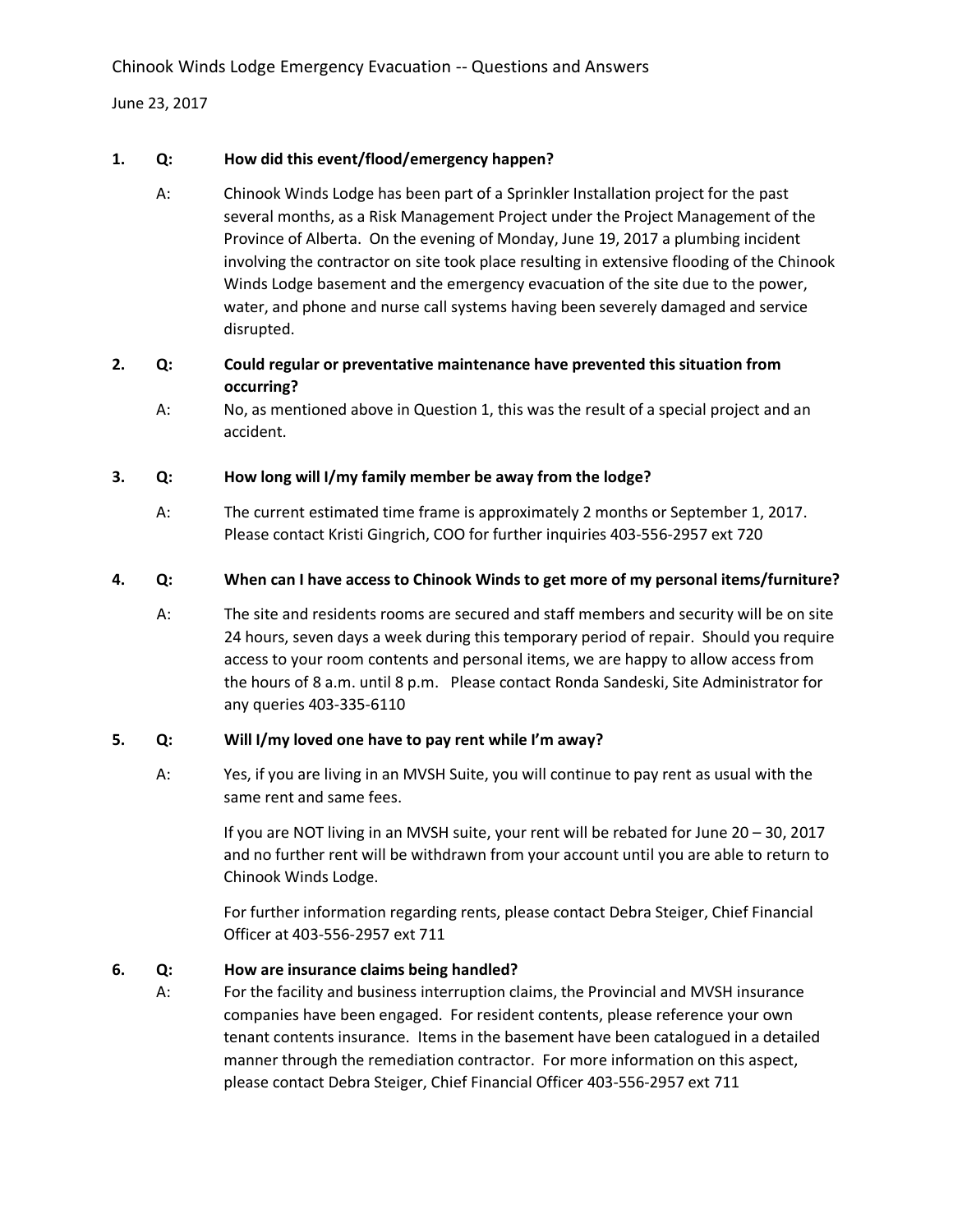Chinook Winds Lodge Emergency Evacuation -- Questions and Answers

June 23, 2017

#### **7. Q: Will my suite be held for my return once Chinook Winds resumes regular operations?**

A: Yes, you may return to your suite at Chinook Winds Lodge once the lodge has returned to regular operations. MVSH will guarantee your suite availability, you will be able to return to the same room. Please contact Kristi Gingrich, COO at 403-556-2957 ext 720 for questions on this topic.

### **8. Q: I have questions regarding my/my loved ones medications and medical equipment, who do I contact?**

A: Please contact Didsbury Home Care at (403) 335 – 7603 or your pharmacist for medication refills. Most medical equipment has emergency contact information on it, please contact that number as a first resource. Further questions can be directed to Shauna Urbanowski, Director of Care 403-556-2957 ext 707

## **9. Q: What if I'm unable to stay with my family/friends until the lodge resumes regular operations?**

- A: If you are interested, the Admissions and Housing Department of MVSH is willing to assist with compiling a priority wait list should MVSH lodge units become available within our sister lodges of:
	- Aspen Ridge Lodge, Didsbury
	- Mount View Lodge, Olds
	- Sundre Supportive Living Facility, Sundre

MVSH currently does not have any internal lodge suites available as of June 22, 2017.

Niki Luft, Manager of Housing and Admissions [Admissions@mvsh.ca](mailto:Admissions@mvsh.ca) or 403-556-2957 ext 731

- **10. Q: Who do I tell if I have found myself/loved one alternate permanent living arrangements and they will NOT be returning to Chinook Winds Lodge once it resumes regular operations?**
	- A: Please advise Site Administrator, Ronda Sandeski at 403-335-6110

### **11. Q: Where are my/my loved ones phone calls being directed?**

A: Resident phones are normally answered through our internal telephone system which was destroyed during the flood. Incoming calls are currently not proceeding. Please contact any family members that you can to advise them of your safety and location. The main Chinook Winds Lodge number, 403-337-2999 will be forwarded as soon as possible. In the meantime, if you are concerned about reaching someone, please contact Ronda Sandeski at 403-335-6110 for further assistance.